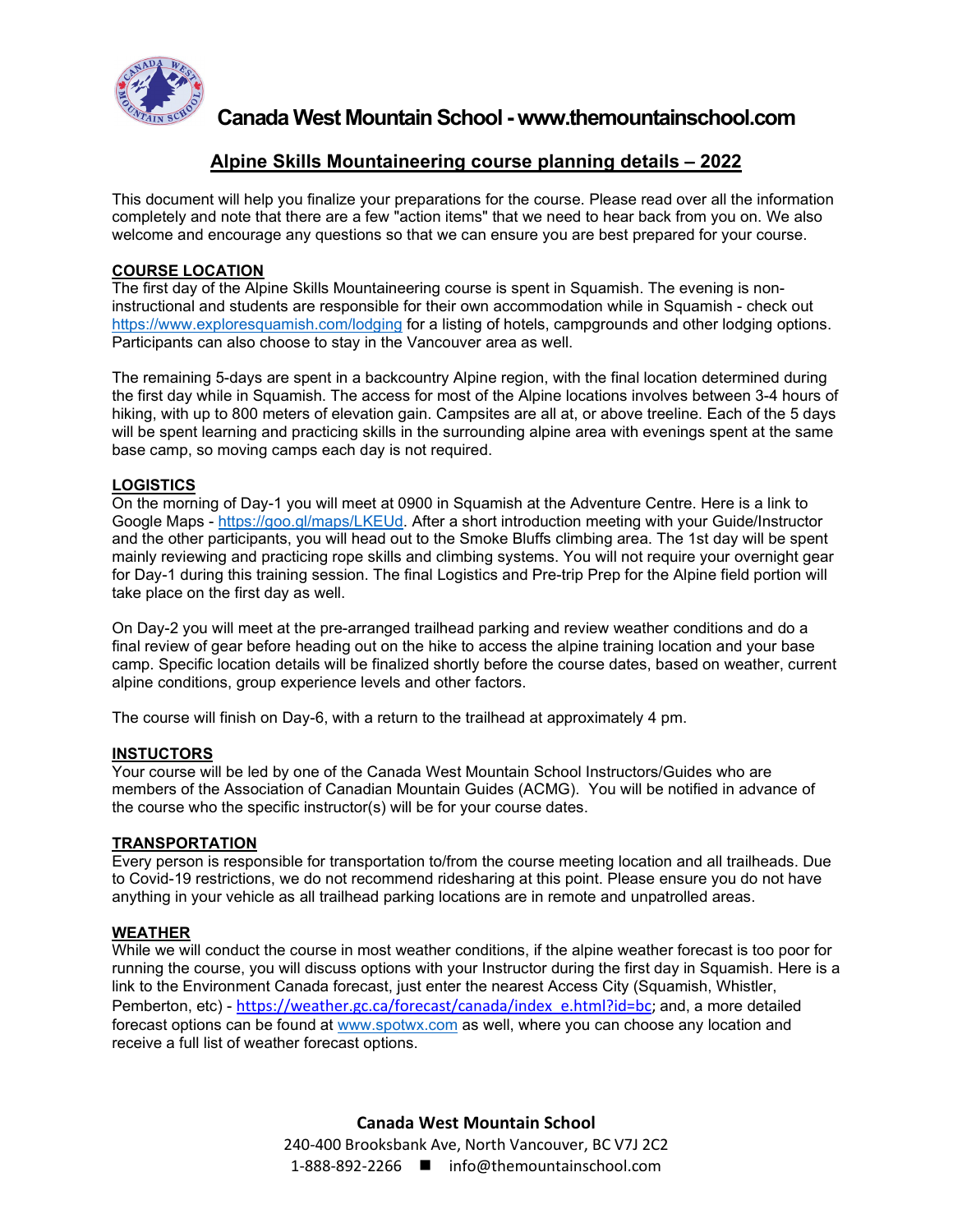

**Canada West Mountain School - www.themountainschool.com**

# **GEAR**

Here is a link to our gear list: [https://themountainschool.com/wp-content/uploads/2022/03/GEAR-](https://themountainschool.com/wp-content/uploads/2022/03/GEAR-Mountaineering-2022.pdf)[Mountaineering-2022.pdf](https://themountainschool.com/wp-content/uploads/2022/03/GEAR-Mountaineering-2022.pdf). This is also attached to the pre-course package.

Your personal and camping gear should be the same that you would expect to take on a multi-day backpacking trip. Please plan for the worst which includes temperatures of close to freezing or slightly below at night, and possible precipitation of rain and/or wet snow each day. Ensure your clothing and gear is suitable for these conditions. The alpine campsite may be on snow in early season (June/July) courses, please plan for that possibility.

Please also note that there will a small amount of additional communal climbing gear (supplied) that will need to be carried into the basecamp – climbing ropes, snow anchors, etc.

## **FOOTWEAR**

The first day in Squamish you will only need regular light trail hiking shoes, though if you have new mountaineering boots, we recommend you wear them to help break them in. If you have rock climbing shoes, please bring them as well, though we can supply them if needed. You will not require rock shoes for the 5-day alpine portion

During the alpine portion, you will be working each day in and on snow, so **it is important to have good footwear that will keep your feet warm and dry.** Please review this post on our website for guidance on suitable boots for a mountaineering course – [https://themountainschool.com/how-to-choose](https://themountainschool.com/how-to-choose-mountaineering-boots/)[mountaineering-boots/](https://themountainschool.com/how-to-choose-mountaineering-boots/)

Crampons are required, there are many styles of attachment systems, yet any *general mountaineering* crampon will work, if they are compatible with your boots (micro-spikes or similar are not sufficient); and, they have front points designed for snow (not technical ice). If you rent crampons, please double check that they fit your boots while you are in the rental shop

## **MAPS**

The location of the alpine portion of the trip will be decided shortly before the trip dates.

Once a location is selected, we will send you specific details on the maps required, including a Map Sheet number so that you can download 1:20,000 scale maps as a PDF File from the BC Government website here - <https://a100.gov.bc.ca/ext/mtec/public/products/mapsheet>. Search for the Map Tile ID search, or type in a specific location name on the general search field. Once you locate the area, you can click on the download link to get the 1:20,000 scale map sheet and you can print this or save to a PDF File and have a commercial print shop print it for you on a large format printer.

There are also many GPS apps for mobile phones, we recommend applications such as GaiaGPS or Avenza Maps. As well, a dedicated GPS device is also a good idea if you prefer to not bring your phone. For all GPS devices, *please ensure that the mapping apps are downloaded and available for offline viewing before you head out*, as there will not be any mobile cell service in the alpine course regions.

We also encourage everyone to view the course area on Google Earth - <https://earth.google.com/web/> before heading out as well, in order to familiarize yourself with the region.

> **Canada West Mountain School** 240-400 Brooksbank Ave, North Vancouver, BC V7J 2C2 1-888-892-2266 ■ info@themountainschool.com